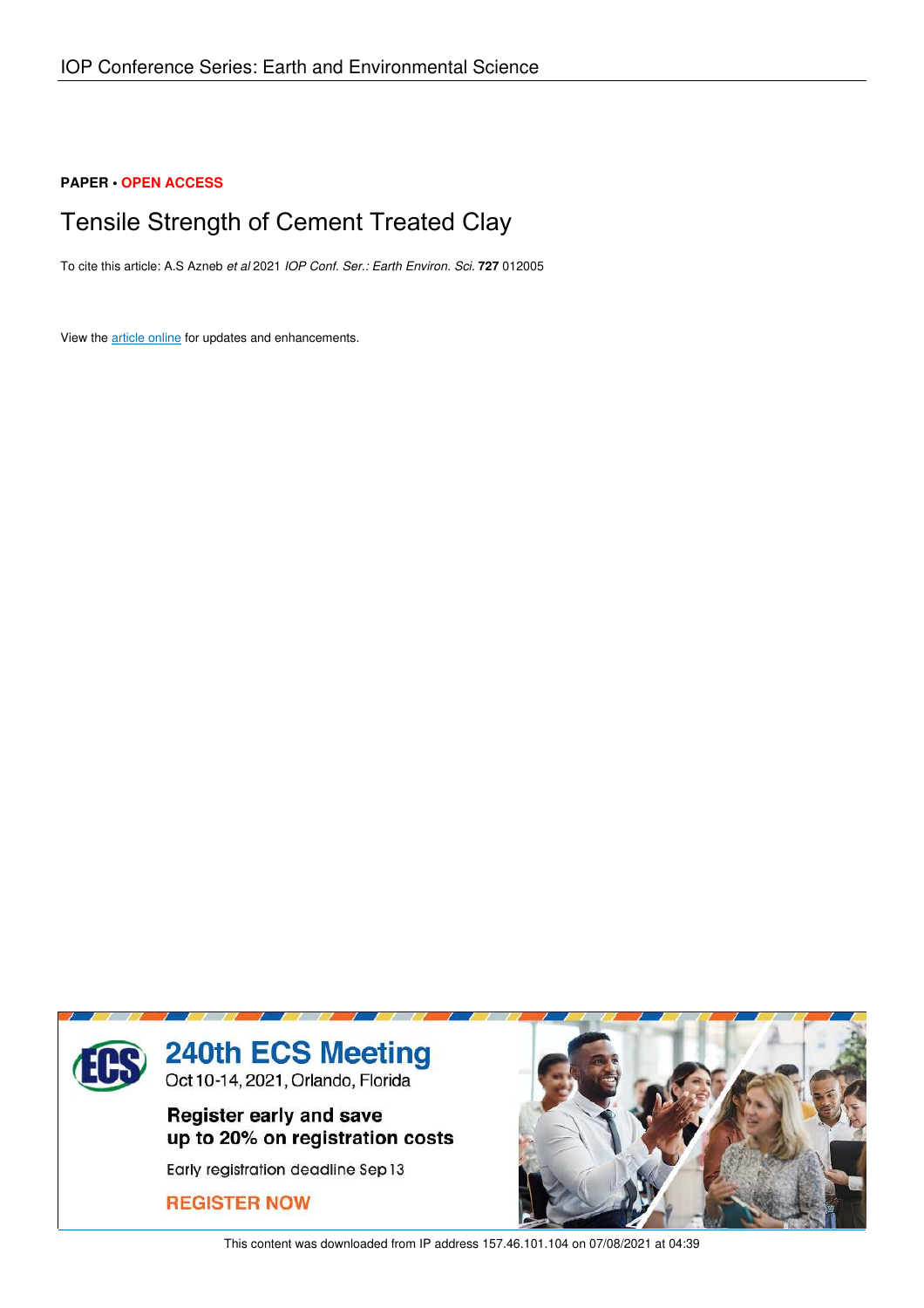IOP Publishing

# **TENSILE STRENGTH OF CEMENT TREATED CLAY A.S Azneb<sup>1</sup> and Subhadeep Banerjee<sup>2</sup> and R.G Robinson<sup>3</sup>**

 $1$  PhD Research Scholar, Indian Institute of Technology Madras, Chennai, Tamil Nadu, India -600036; e-mail: azneb129@gmail.com

<sup>2</sup> Associate Professor, Indian Institute of Technology Madras, Chennai, Tamil Nadu, India -600036; e-mail: subhadeep@iitm.ac.in

<sup>3</sup> Professor, Indian Institute of Technology Madras, Chennai, Tamil Nadu, India - 600036; e-mail: robinson@iitm.ac.in

#### **Abstract**

Tensile properties of geomaterials often play an important role in many geotechnical engineering problems. Compacted soil layers in dams, clay liners in landfills, reinforced earth-retaining wall systems, cement stabilized crushed rocks in pavements, etc. are constantly checked for tensile cracking. This type of cracking happens when the developed tensile stress exceeds the tensile strength of the material. Usually, the tensile strength of natural soil is assumed to be negligible. However, it is proven that cement treated soils possess some amount of tensile strength. The determination of tensile strength of cement treated clay, using a newly developed tensile testing apparatus, is focussed in this study. The existence of an optimum cement content for tensile strength is also discussed.

Keywords: Cement treated soil, direct tension, optimum cement content, tensile strength.

### **1. Introduction**

Tensile properties of geomaterials play an important role in many geotechnical engineering problems. Compacted soil layers in dams, clay liners in landfills, cement stabilized crushed rocks in pavements, etc. are generally checked for tensile cracking. This type of cracking happens when the developed tensile stress exceeds the tensile strength of the material. Soil-cement columns or walls formed by deep cement mixing have been widely used for foundations, to mitigate liquefaction, as supports for excavations, etc. Research has shown that these improved columns are often susceptible to tensile cracking due to bending moments caused by external forces.

Tensile strength of cement treated soil is usually determined by two methods, tensile splitting strength test (also called Brazilian test) and direct tension test. Split tensile strength testing is the more popular of the two, owing to the ease with which it can be performed. This method has been included in most standards as a method to evaluate the tensile strength (ASTM C496). Owing to the difference in stress conditions, the tensile strength obtained vary with the type of test used. Namikawa and Koseki (2007) performed extensive numerical simulations to explain the differences in behaviour of cement treated soils subjected to different types of tensile strength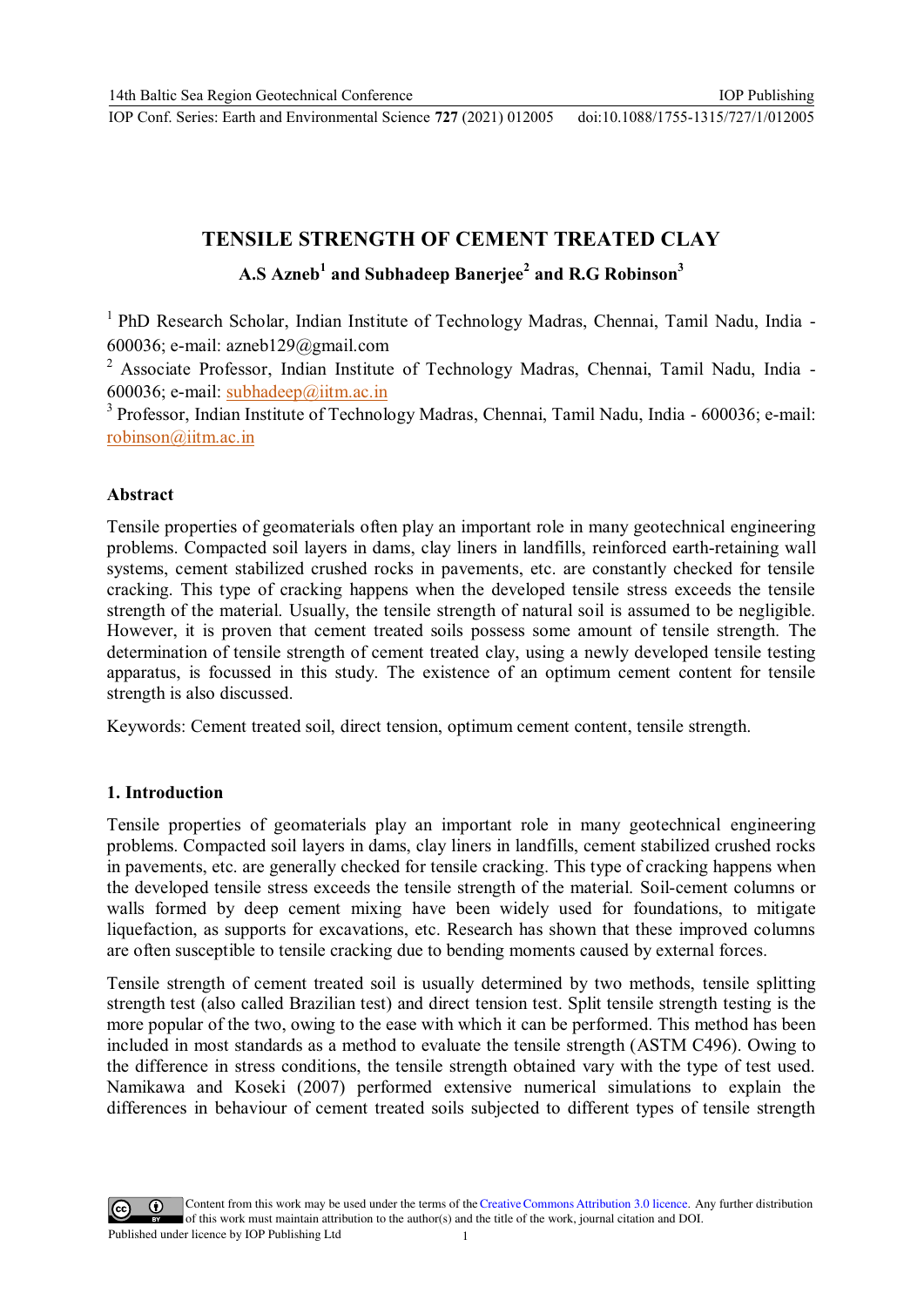tests. The Brazilian test was found to underestimate the tensile strength due to the shear failure that happens below the loading strip. Moreover, the stress condition is not well-defined at the boundaries in this type of testing and is hence not considered as an element test (Namikawa and Koseki, 2007). Direct tension test was found to be more appropriate and reliable for cement treated soils (Namikawa et al. 2017) and this method has been used in this study as well. Not many direct tension test data are reported in case of cement treated clays. An apparatus was developed in this study to estimate the tensile strength of cement treated clay.

## **2. DEVELOPMENT OF TENSION TEST APPARATUS**

IOP Conf. Series: Earth and Environmental Science **727** (2021) 012005

The tension testing apparatus was designed and fabricated at Indian Institute of Technology Madras, India. Figure 1 shows the components of the apparatus.

The apparatus was made of stainless steel and was designed to accommodate a cylindrical specimen of 50 mm diameter and 100 mm height. Since direct tension test involves pulling the specimen from top and bottom simultaneously in the vertical direction, the apparatus was designed as two coaxial hollow cylindrical parts of 50 mm diameter and 50 mm length each. This is to force the specimen to fail at half the length. This is justified because the cement treated clay specimen is usually prepared such that it is homogenous. The two individual parts of the apparatus were given an interlocking step cut at one end so that they could be easily connected to accommodate a full length specimen. Grooves were provided inside the cylinders to firmly grip the specimen. This technique was used by Indraratna et al. (2009). Moreover, cement treated soils may undergo minor shrinking in diameter after 28 days curing period. This may loosen the specimen against the walls of the cylinder and the specimen might just come out without taking any tensile load. Grooves are expected to take care of this too.

The direct tensile testing involves pulling the specimen longitudinally from one side, keeping the other side stationary. This apparatus was designed such that the top half can be fixed to the load cell and hence, would remain stationary during testing. The bottom half would be fixed to the pedestal of loading frame and will be pulled downwards at a specified deformation rate. To facilitate this, two discs were fabricated, each for top and bottom cylindrical portions (as shown in Figure 1). The bottom disc was attached to the bottom cylinder before sample preparation so as to serve as a base for the cylinder. This disc has a screw at the bottom and can be used to connect the setup to the pedestal of loading frame, at the time of testing. The top disc has a screw at the top which can be used to mount the setup to the load cell.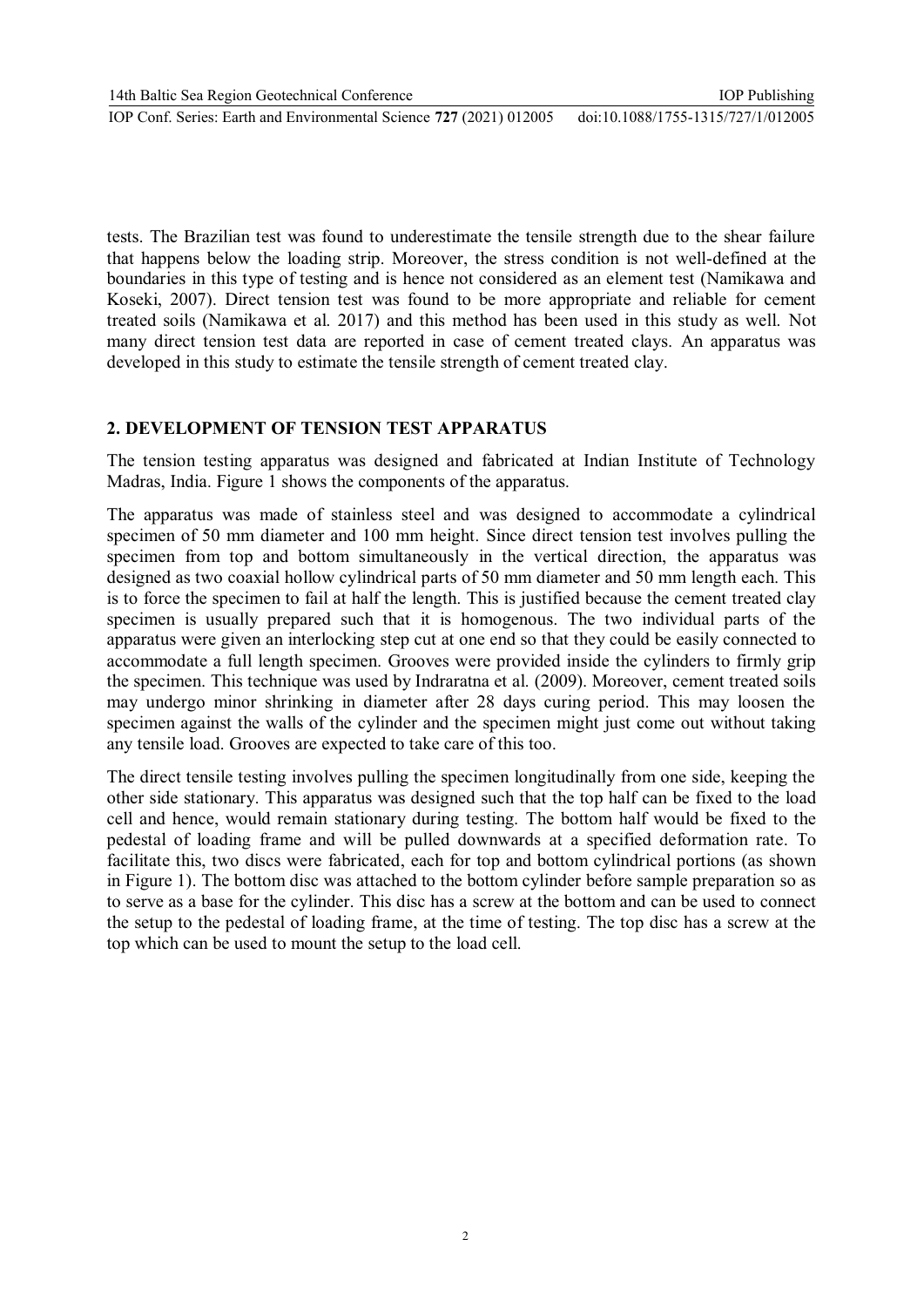

(b)

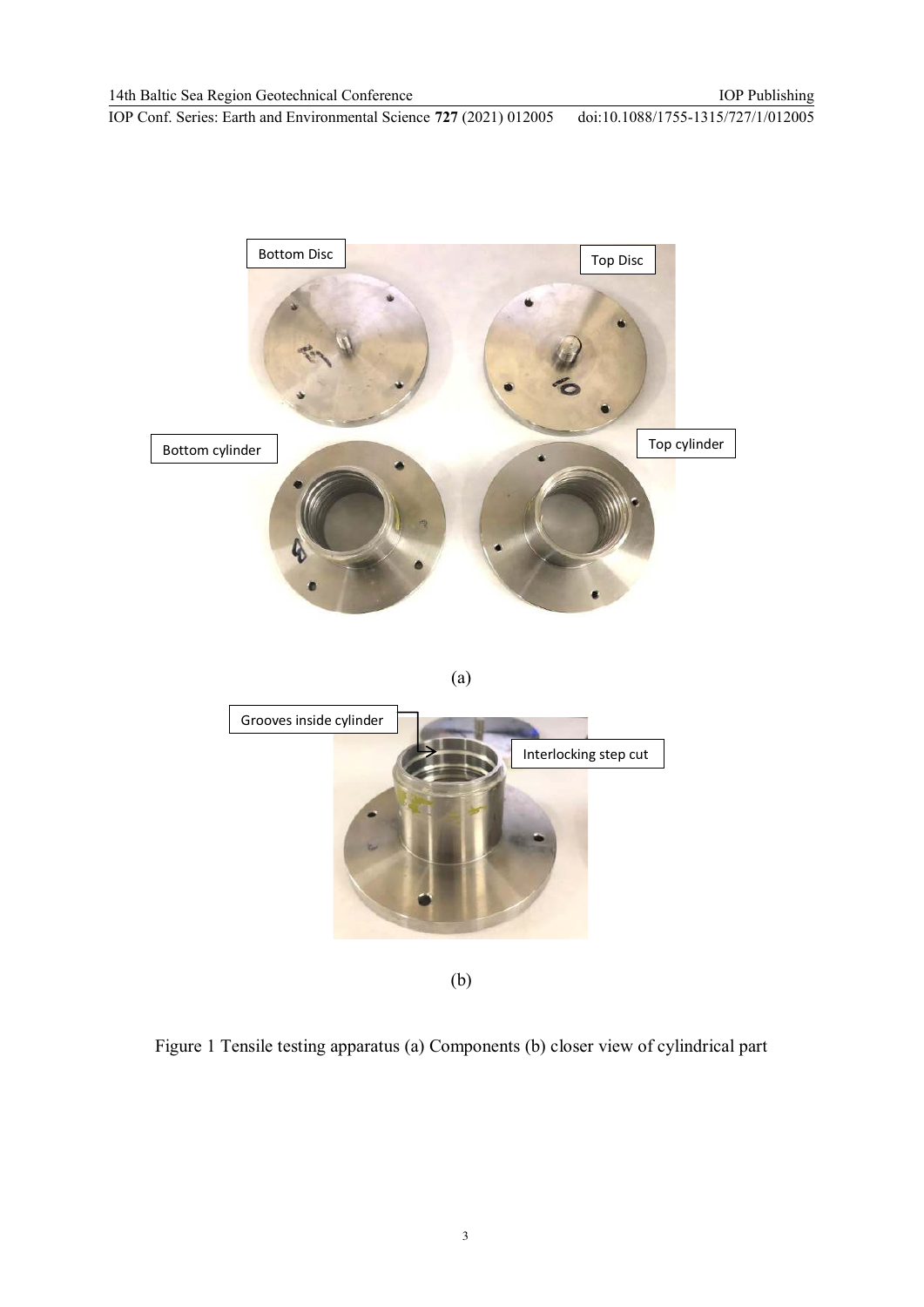#### **3. MATERIAL TESTED**

Marine clay was used in this study and was procured from National Institute of Ocean Technology (NIOT) campus, Chennai, India. All the basic properties of the soil were determined as per Indian Standard testing procedures (IS 2720) and are given in Table 1. The soil was classified as CH, as per IS 1498 (1970).

| <b>Soil Properties</b>   | <b>Values</b> |  |  |  |
|--------------------------|---------------|--|--|--|
| Liquid Limit $(\%)$      | 59            |  |  |  |
| Plastic Limit $(\%)$     | 24            |  |  |  |
| Plasticity Index $(\% )$ | 35            |  |  |  |
| Sand $(\% )$             | 43            |  |  |  |
| Silt size $(\%)$         | 20            |  |  |  |
| Clay size $(\%)$         | 37            |  |  |  |
| Specific Gravity (G)     | 2.71          |  |  |  |

Table 1. Basic properties of soil

### **4. SAMPLE PREPARATION**

Cement can be introduced into the clay slurry in dry powder form or wet slurry form. Dry form may result in a non-homogenous mix and therefore might affect the strength development. Wet method ensures homogeneity and better workability, and hence higher strength (Tan et al., 2002). Wet method was used in this study. Water present in clay prior to addition of cement plays an instrumental role in strength development. This water content, called remoulding water content (Lorenzo and Bergado, 2004), was first optimized. Specimens prepared at various remoulding contents, ranging from 1 to 2 times the liquid limit of soil, were subjected to unconfined compression strength (UCS) test. The water content corresponding to maximum UCS value was selected as optimum remoulding water content. It was found out to be 1.2 times the liquid limit of soil. This procedure has been discussed in Azneb et al. (2019). This remoulding water content was used for the preparation of all the specimens. Water-cement ratio was maintained as 0.6, as has been adopted in the literature (Lorenzo and Bergado, 2004; Bushra and Robinson, 2012; Azneb et al. 2019).

Before the start of sample preparation, the top and bottom cylinders (with the bottom disc attached) of the apparatus were kept together and the joint was wrapped with an adhesive tape. This is to avoid leakage upon pouring the sample. The clay was mixed with optimum remoulding water content and was thoroughly mixed in a Hobart mixer for 20 minutes. The cement slurry was then poured and mixed again for another 10 minutes. This sample was poured in layers into the apparatus, with proper tamping at each layer to get rid of entrapped air. Once the sample is filled up to the brim, the top disc was attached using allen screws, and was allowed to cure for 28 days. Cement contents of 10%, 15% and 20% were considered in this study and was calculated based on the dry weight of soil.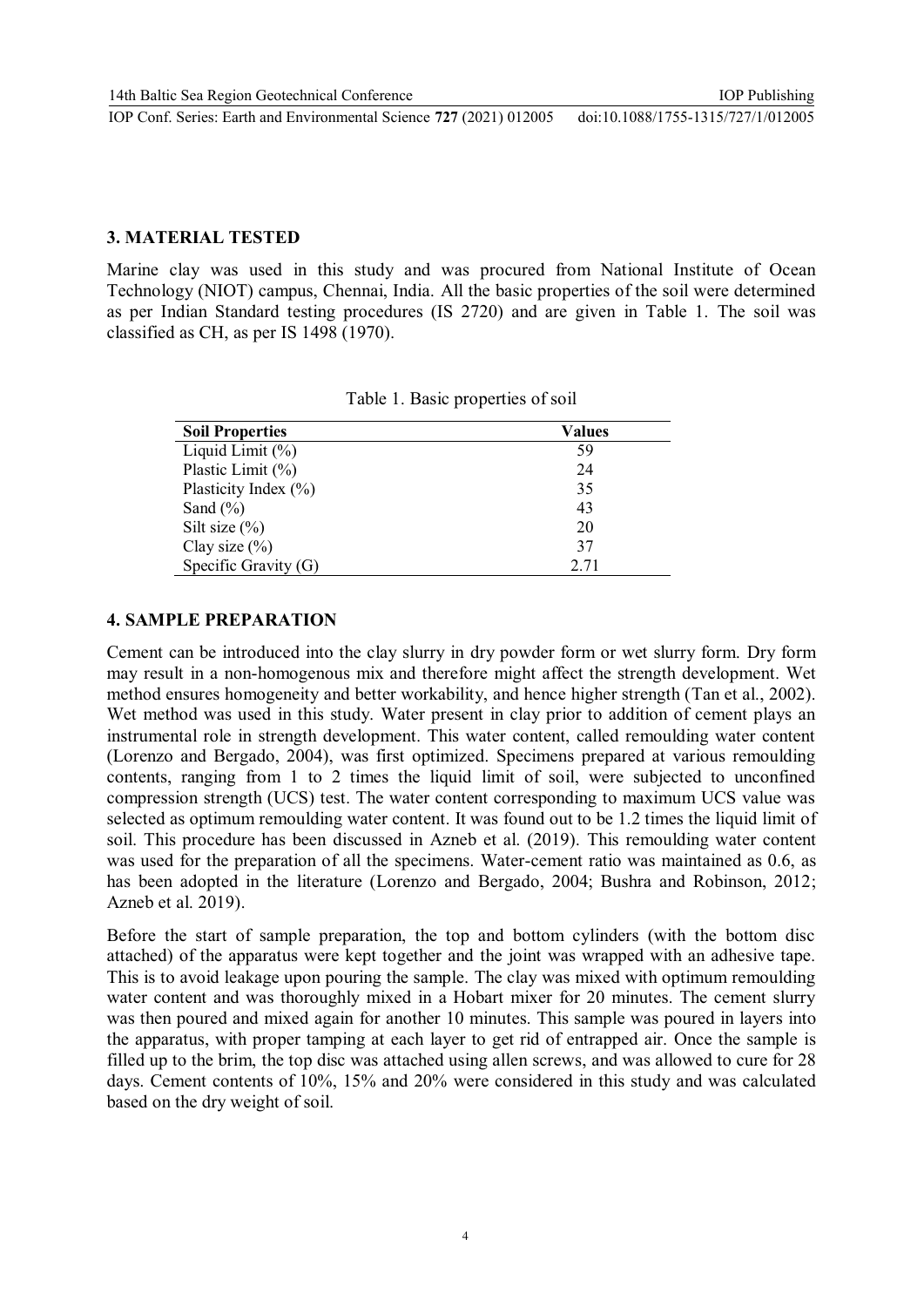IOP Publishing doi:10.1088/1755-1315/727/1/012005

### **5. TESTING METHODOLOGY**

Once the specimens were ready for testing, the adhesive tape was removed and the entire apparatus was carefully mounted to the load cell on the loading frame. The bottom disc was screwed to the pedestal of loading frame. Figure 2(a) shows the apparatus ready for testing.



Figure 2 Tensile testing apparatus (a) Ready for testing and (b) After testing is complete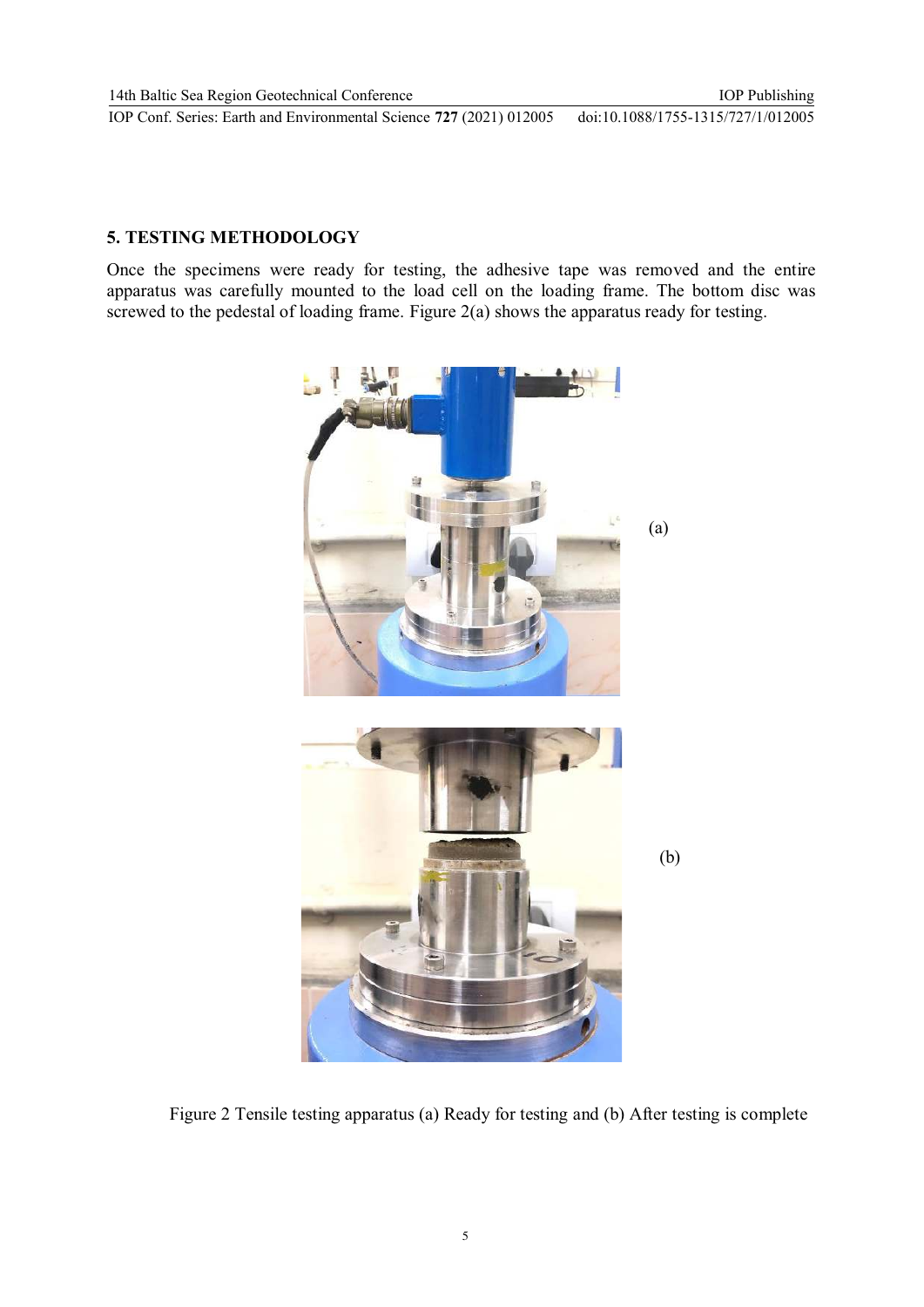The top part of the apparatus being stationary, the frame was now moved downwards at a specified deformation rate to induce tensile stresses inside the specimen. Strain controlled tensile tests were conducted at a deformation rate of 0.05 mm/min for all the specimens. As shown in Figure 2(b), the completion of test was marked by breakage of the sample at half the length of sample. At this stage, load cell recorded a residual value which includes the weights of top disc, top cylinder and half the specimen under suspension. This residual value was deducted from all the load readings to obtain the true tensile load taken by the specimen. The peak tensile load divided by the cross-sectional area was evaluated as the final tensile strength of the specimen. Axial strain was calculated by noting the time corresponding to each load reading and multiplying by the deformation rate.

## **6. RESULTS AND DISCUSSION**

The variation of tensile stresses with the axial strain for various cement contents are shown in Figure 3. Compared to 10% cement content, 15% and 20% showed abrupt breakage after reaching the peak tensile stress. The drop in strength was higher for 20% cement content, after failure. This points towards the increase in brittle nature of cement treated clay with increase in cement content. The tensile strengths corresponding to different cement contents are shown in Table 2. tensile strength for 10% cement content is much less compared to other cement contents. However, 15% cement content showed an increase in tensile strength by about 397% compared to 10% cement content. However, a further increase in cement content by 5% (i.e. 20% cement content) resulted in a strength gain of merely 10%. Hence, 15% cement content can be considered to be optimum cement content for design, in terms of performance and economy. Similar results were discussed in Azneb et al. (2019). From micro-structural considerations, Horpibulsuk et al. (2010) explained that strength development upon increase in cement content happens in three zones- active, inert and deterioration zone. Strength keeps on increasing with increase in cement content in the active zone, whereas, the increase in strength is minimal in the inert zone. Post inert zone, the increase in cement content leads to reduction in strength. This reflects the deterioration zone. In the active zone, hydration products occupy the pores and cementitious products improve the inter-cluster bonding strength. Overall, the pore volume is significantly reduced during this zone and hence, strength increases with increase in cement content. Moreover, cement per grain contact increases and imparts a commensurate amount of bonding at the contact points. The increase in hydration products and cementitious products are relatively the same during inert zone and hence, the increase in strength is minimal. During deterioration zone, cement content is so high that water content of soil is significantly reduced. This leads to reduction in hydration products and hence, cementitious products. This literature confirms the existence of an optimum cement content.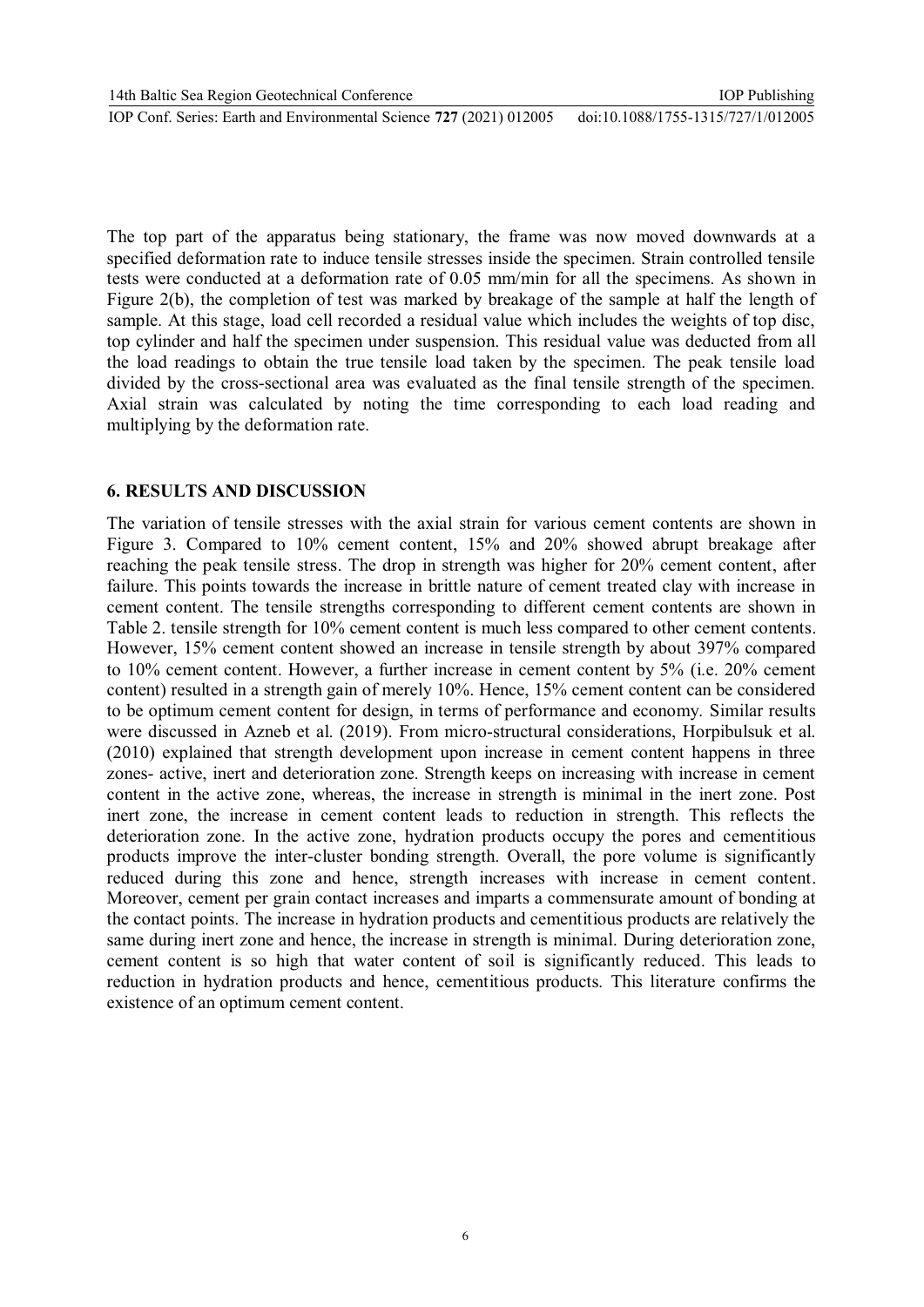IOP Publishing

IOP Conf. Series: Earth and Environmental Science **727** (2021) 012005

doi:10.1088/1755-1315/727/1/012005



Figure 3 Variation of tensile stresses versus axial strain for (a) 10% cement content (b) 15% cement content (c) 20% cement content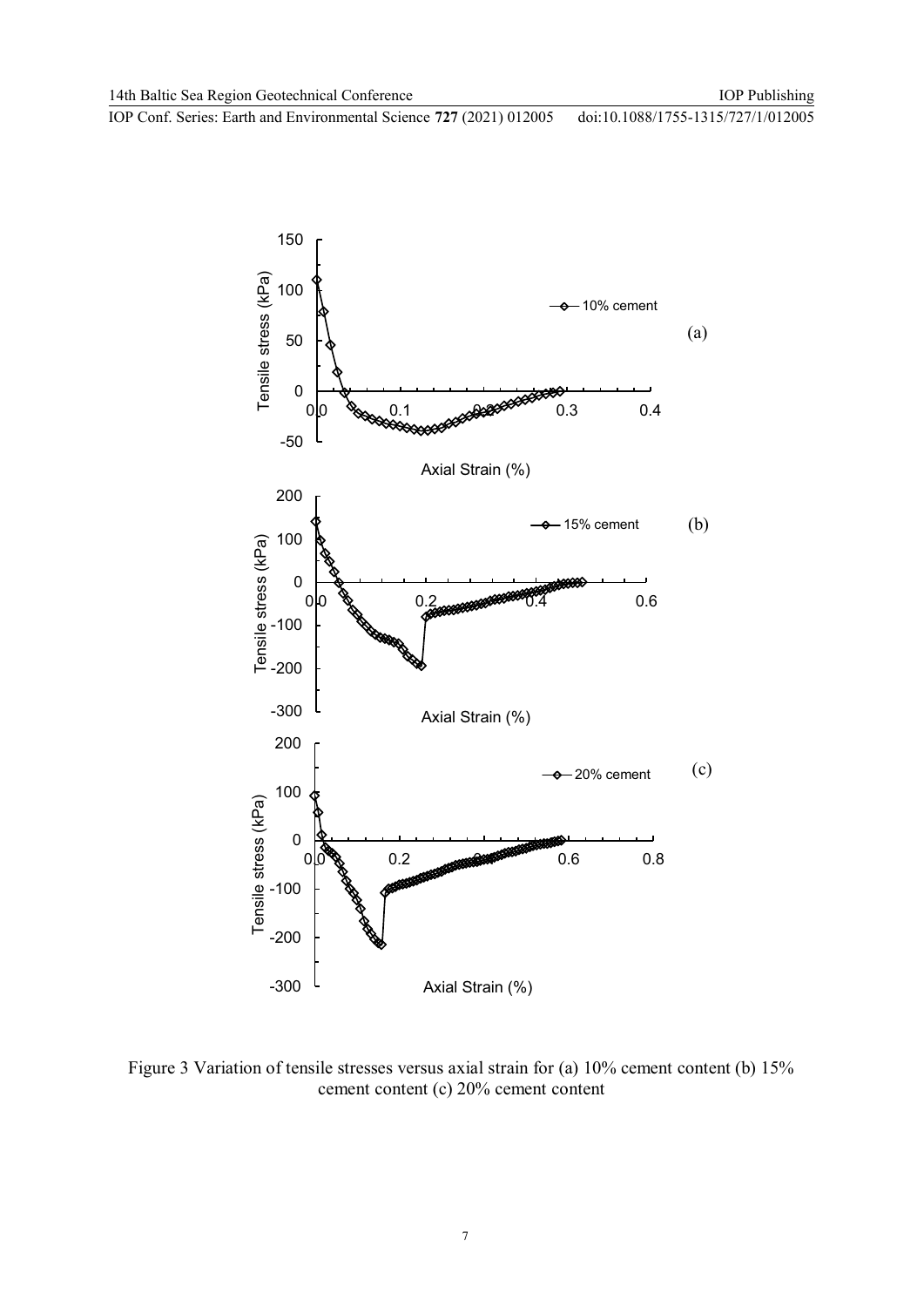| Cement content $(\% )$ | Tensile strength, $\sigma_i$ (kPa) |  |  |
|------------------------|------------------------------------|--|--|
| 10                     | 39                                 |  |  |
| 15                     | 194                                |  |  |
| 20                     | 214                                |  |  |

|  |  | Table 2. Tensile strength values for different cement contents |  |
|--|--|----------------------------------------------------------------|--|
|  |  |                                                                |  |

To summarise, the bonding strength in 10% cement content was found to be less to generate reasonable tensile strength. However, further increase of 5% cement content yielded much higher tensile strength by 397%. Cement content beyond 15% cement content did not result in significant increase in tensile strength Hence, the optimum cement content which yields reasonable tensile strength needs to be found out for problems involving tensile stresses.

#### **7. CONCLUSIONS**

The tensile strength of cement treated clay is an important parameter in various ground improvement applications. Literature suggests that direct tension test is the most reliable test to determine the tensile strength of cement treated soils compared to the commonly used Brazilian test. A direct tension test apparatus was developed at Indian Institute of Technology Madras, India. Tests results showed that the tensile strength is considerably less for 10% cement content, compared to higher cement contents. 15% cement content was identified as optimum cement content, beyond which addition of cement did not result in significant increase in tensile strength. For field problems involving tensile stresses, determination of cement content, which generates maximum tensile strength, would be helpful in terms of strength and economy.

#### **REFERENCES**

- [1]. ASTM, A., C496/C496M-17. Standard Test Method for Splitting Tensile Strength of Cylindrical Concrete Specimens, ASTM International.
- [2]. Azneb, A.S., Banerjee, S. & Robinson, R.G., 2019. Shear strength of cement-treated marine clay under triaxial and plane strain conditions. Proceedings of the Institution of Civil Engineers - Ground Improvement, pp.1–14. DOI: 10.1680/jgrim.18.00090.
- [3]. Bushra, I. & Robinson, R., 2012. Shear strength behavior of cement treated marine clay. International Journal of Geotechnical Engineering, 6(4), pp.455–466. DOI: 10.3328/ijge.2012.06.04.455-465.
- [4]. Horpibulsuk, S., Rachan, R., Chinkulkijniwat, A., Raksachon, Y., and Suddeepong, A., 2010. Analysis of strength development in cement-stabilized silty clay from microstructural considerations. Construction and Building Materials, 24(10), pp.2011– 2021. DOI: 10.1016/j.conbuildmat.2010.03.011.